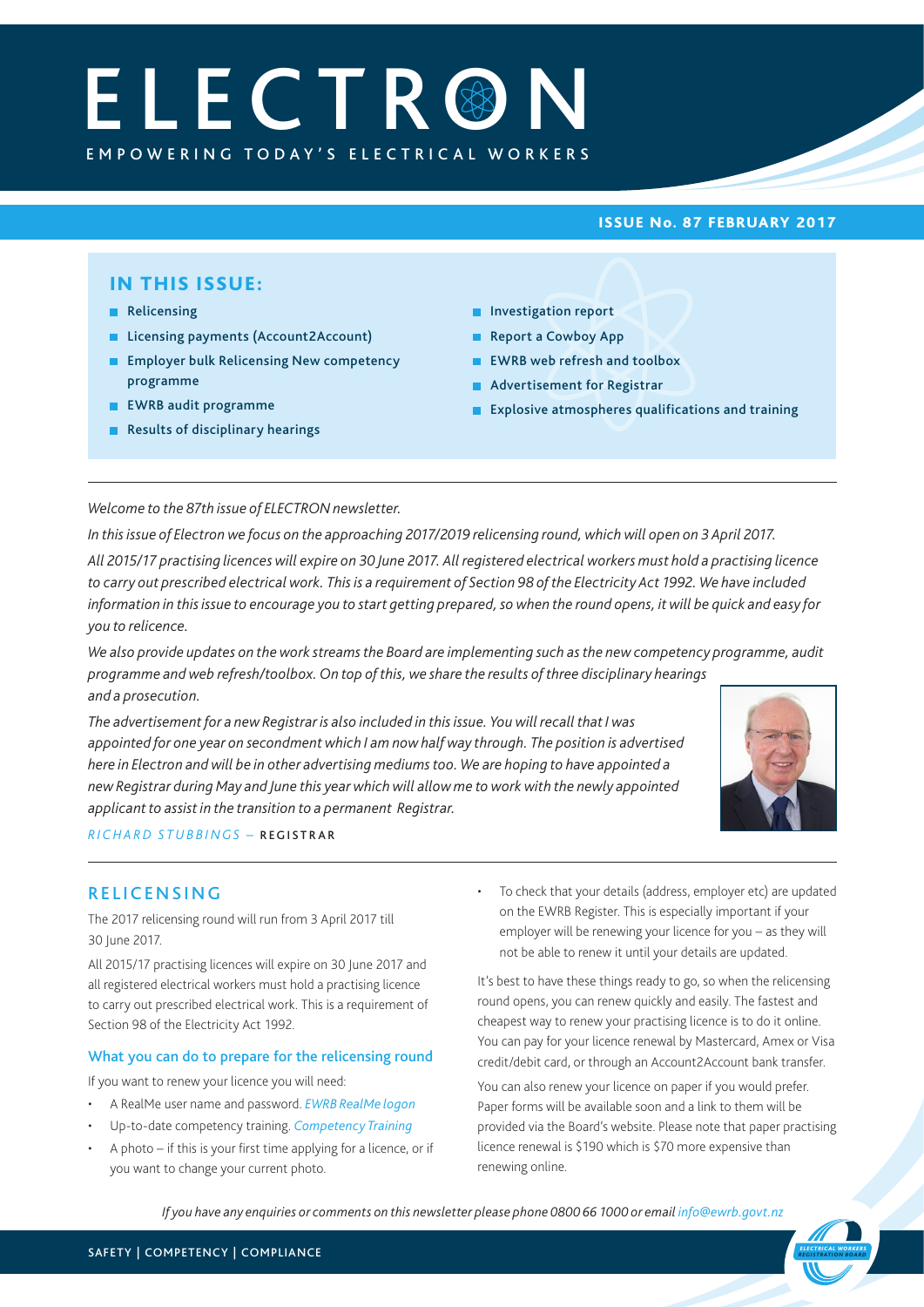# LICENSING PAYMENTS USING ACCOUNT2ACCOUNT

You can now pay licensing and relicensing fees using your credit card or internet banking. The internet banking option is called Account2Account and replaces cheque and direct credit payments for online transactions. You will not need to direct credit fees into the MBIE bank account as you can now pay from your bank account as part of the online application process.

This option is available to electrical workers and employers who currently do internet banking with the following New Zealand banks:

- ANZ
- ASB
- BNZ
- KiwiBank
- TSB
- Westpac

To use internet banking, complete your online application, and click submit and pay as usual. You'll see a new option for Acount2Account.

Using Account2Account will transfer you to the banks online banking system and you'll no longer be on the EWRB website. Log in when prompted using your internet banking credentials, not your RealMe login.

Account2Acount payments are fully integrated with the EWRB register and you'll receive confirmation of payment and an invoice receipt in the same way as if you had paid by credit card.

In addition to your invoice, transaction details will appear on your bank statement as code: MBIE EWRB and a unique reference number.

# ARE YOU AN EMPLOYER WISHING TO ASSIST YOUR EMPLOYEES TO RELICENSE?

Employers are now able to assist their electrical worker employees to renew their licence by either paying the licensing fees, or by fully completing licensing on behalf of their employees in bulk.

The Board's website has an online portal accessible to Electrical Workers and their employers – *[EWRB RealMe logon](https://ewrb.ewr.govt.nz/OnlineAccount/Login.aspx)*

From the portal, you will have the ability to:

- View, update and add your employees.
- Update their competence training.
- Make payments on behalf of your employees (where they have filed the practising licence renewal online and indicated their employer will pay).
- File practising licence renewals on behalf of your employees in bulk.

## Employer bulk relicensing

To help with the bulk relicensing process, we have created a list of next steps to help guide you through the process:

- 1. Download and review the *[Employers Guide](https://www.ewrb.govt.nz/about-us/news-and-notices/system-guide-for-employers-of-electrical-workers/)*.
- 2. Review and update your employee list.
- 3. MBIE will send you an employee details report via email in early March, containing a detailed list of all your employees.
- 4. Ask your electrical workers to confirm their details based on what is contained in the report. Advise them to make any required updates via the online portal *[EWRB RealMe logon](https://ewrb.ewr.govt.nz/OnlineAccount/Login.aspx)* found on the EWRB website.

Note: The relicensing round opens **3 April, 2017**. You can go online anytime **until the end of June** to relicense your employees as per the steps outlined in the Employer Guide.

Further information will be sent to employers during February/ March to assist with this process should you wish to use this method for relicensing your staff.

# N F W COMPETENCY PROGRAMME FOR LICENSED FLECTRICAL **WORKERS**

The Board has developed a new competency programme to ensure a more consistent delivery of programme content and quality for all licensed electrical practitioners. This new programme will become the prescribed minimum benchmark for all approved competency providers.

There will be a transitional period this year with service agreements for the current competency providers extended to 31 December 2017. *Please note that this may be subject to change at the Board's discretion.*

## Existing providers

Existing providers are encouraged to apply to the Ministry of Business Innovation & Employment (MBIE) to gain approval in delivering the new programme. See the process for applications below.

Those providers that have already applied through the Government Electronic Tenders Service (GETS) do not need to apply again, and can check if they have been approved via the GETS website

To apply, you will need to submit a response form (RF) to the electrical workers competence programme, invitation to qualify (ITQ) document.

These two documents are available below:

- View the *[invitation to qualify document](https://www.ewrb.govt.nz/working-safely-and-in-compliance/competency-programmes/)*.
- View the *response form for competence programme [providers](http://www.ewrb.govt.nz/assets/EWRB/files/Training-and-qualifications/competence-programmes/Response-Form-for-CPPs-.docx)*.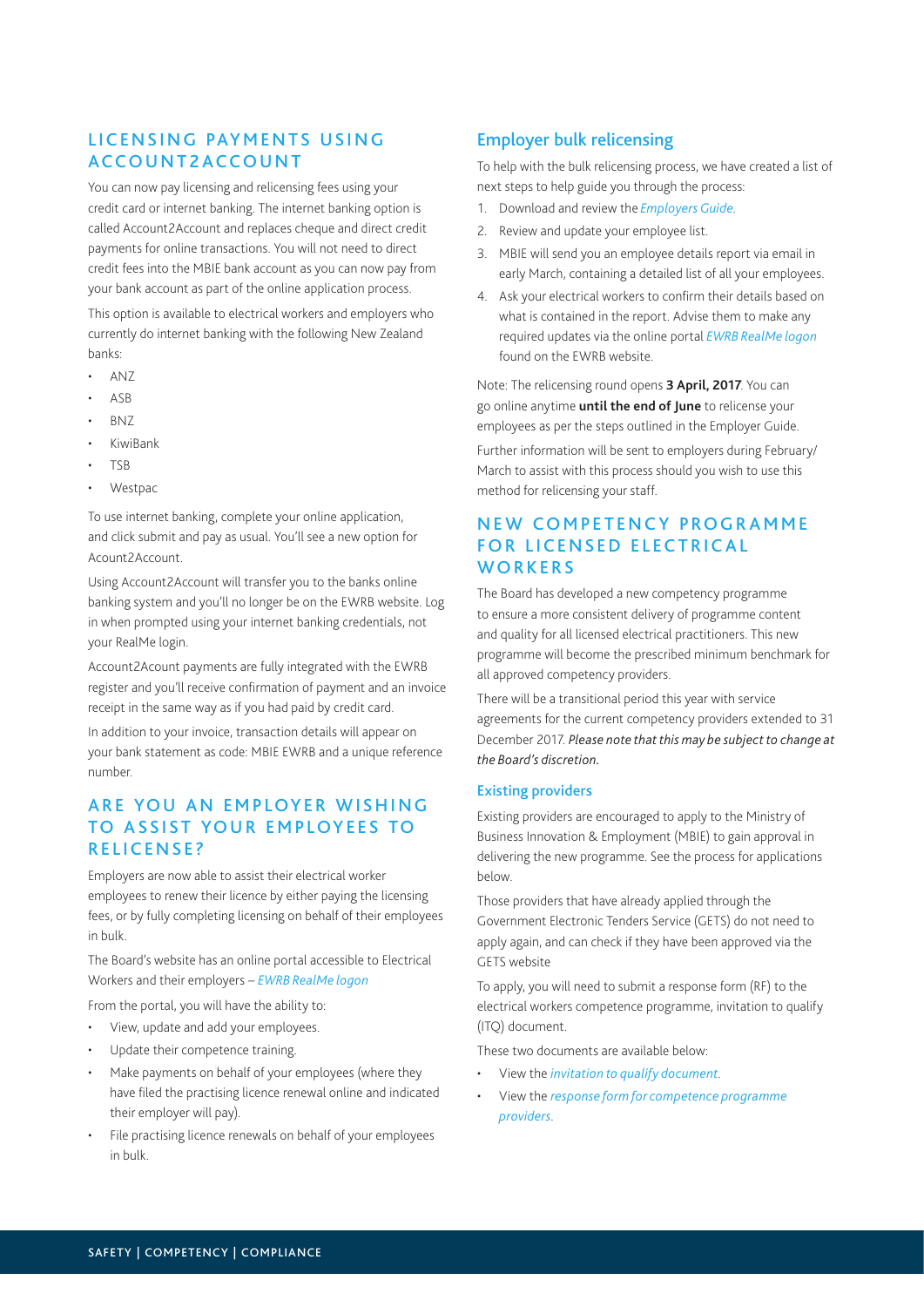#### Material availability

The new material will be available shortly and will allow the provider a period of time to become familiar with and incorporate the new requirements into a new programme.

It is also recommended that elements of the programme could also be incorporated into a provider's existing programme before the new programme becomes compulsory.

Further information is available on the Board's website *[EWRB](https://www.ewrb.govt.nz/working-safely-and-in-compliance/competency-programmes/new-competency-programme-for-licensed-electrical-practitioners/)  [Competency Programme](http://www.ewrb.govt.nz/training-and-qualifications/competence-programmes/new-competency-programme-for-licenced-electrical-practitioners/)*

## THE EWRB IS PILOTING AN AUDIT **PROGRAMME**

## What you need to know about our pilot auditing programme

Auditing is a function of the EWRB, so this year we are undertaking a pilot audit programme. The programme will work to verify that licensed electrical workers are carrying out their work in a compliant, safe and competent manner.

Telarc has been selected to manage the audit programme which is currently being undertaken in the Auckland, Hamilton, Waikato and Coromandel regions. Approximately 300 electricians have been randomly selected to participate in this programme. A detailed letter explaining the audit was sent to the selected electricians recently.

The pilot is due to be completed by 31 May 2017 and the results of the audits will be analysed and communicated with all electrical workers.

If you are a licensed electrical worker and have further questions, you can contact the Board on 0800 66 1000.

# RESULTS OF DISCIPLINARY HEARINGS

#### Electrician

An electrician from Auckland was found guilty of disciplinary offences under the Electricity Act 1992 in that, he created a risk of serious harm to any person, or a risk of significant property damage in that:

- circuits and sockets were not provided with adequate Residual current device (RCD) protection and;
- sockets did not have adequate isolation where required and were not labelled clearly and;
- sockets in cardiac protected patient areas were not on separate circuits and did not meet the requirements for equipotential earthing points and;
- cable terminations had been carried out poorly and excessively exposed copper conductor was present in one location and;
- excessive basic insulation was exposed in the luminaire installations and;

he failed to provide a return. A copy of an existing Certificate of Compliance was requested and was not provided within 10 working days.

The above work was carried out in a medical facility including a cardiac protected patient area. It is important to note that special requirements such as sockets installed in such areas need to meet the requirements for equipotential earthing points.

As a result of the above, the Board has ordered the practitioner:

- to pay a fine of \$500 (Section 147M(1)(f) of the Act) and;
- pay the Board \$250. A sum the Board considers just and reasonable towards the costs and expenses of, and incidental to the hearing of the complaint, by the Board (section 147N of the Act) and;
- that the offence will be noted on the Register of Electrical Workers for a period of 3 years.

*This case is an example of a practitioner working in specialist areas and not working within their levels of competence. Limits of work and levels of competence need to be observed to ensure electrical safety is maintained. The Board has no option but to penalise practitioners where such breaches of the Act are brought to their attention.*

#### Electrician

An electrician from Auckland was found guilty of disciplinary offences under the Electricity Act 1992 in that, incorrect cables were terminated resulting in an electric shock.

The electrician was the project manager for a significant renovation at a property which included supervision of his trainee. The prescribed electrical work consisted of the connection and termination of cabling in a switchboard for airconditioning units to be connected. The work in question was carried out by a trainee under the supervision of the electrician.

Other electrical workers attended the site to work on the fit out and one of them received an electric shock when terminating one of the feeds to the unit. It was discovered that the entire circuit had been terminated and connected to the moulded circuit breakers (MCBs) and that one had been live. Further investigation determined that the trainee had terminated the incorrect cables into the isolated switchboard, and that in his role as supervisor, the electrician had failed to ensure that the correct circuits had been identified.

As a result of the above, the Board has ordered the practitioner:

- to pay a fine of \$500 (Section 147M(1)(f) of the Act) and;
- pay the Board \$100. A sum the Board considers just and reasonable towards the costs and expenses of, and incidental to the hearing of the complaint, by the Board (section 147N of the Act) and;
- that the offence will be noted on the Register of Electrical Workers for a period of 3 years.

 *ELECTRICAL WORKERS REGISTRATION BOARD*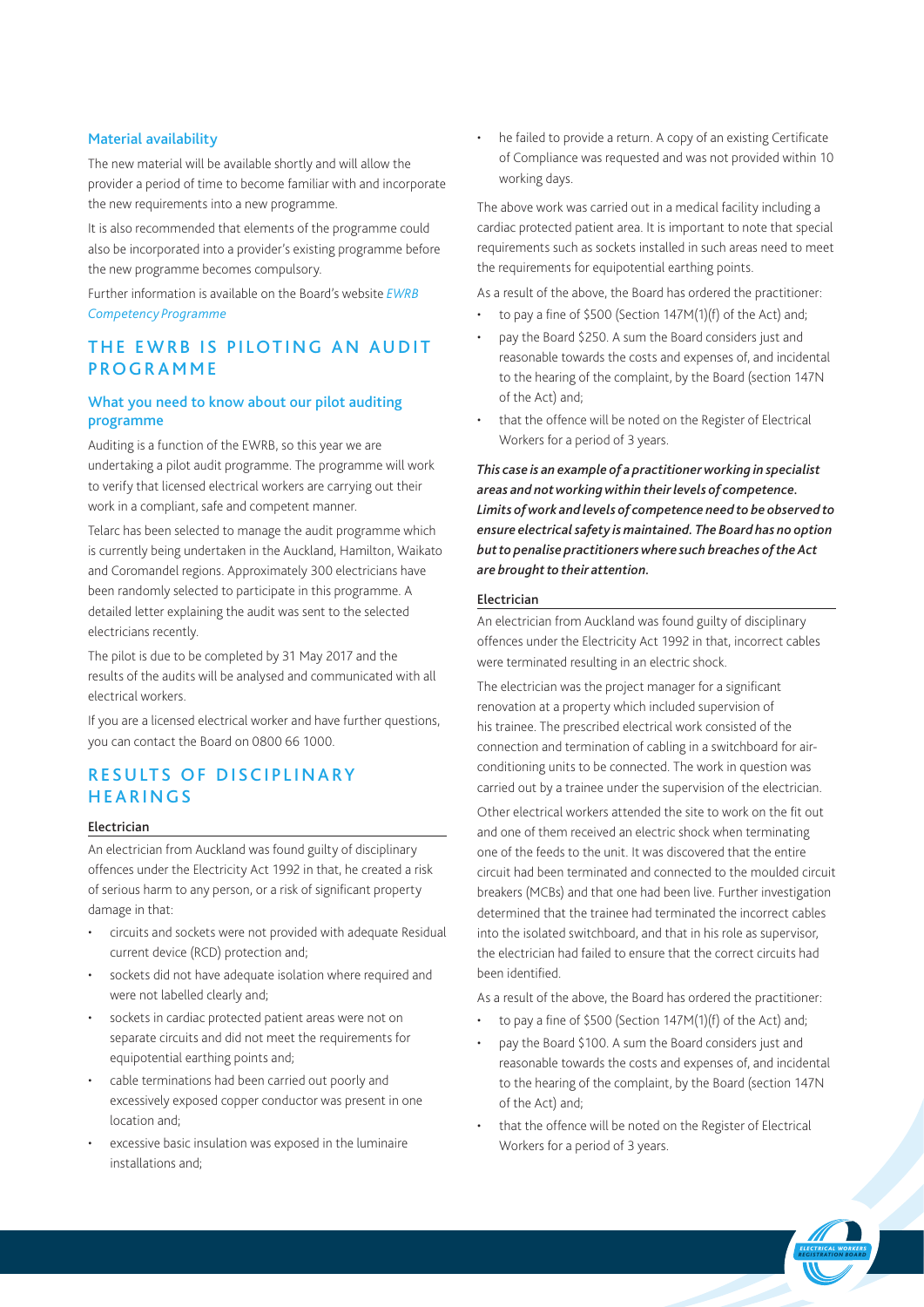*This case is an example of an electrician not providing the correct level of supervision to his trainee and not checking that the trainees work was safe and compliant. The primary responsibility of a supervisor when supervising a trainee is to take all practicable steps to ensure that:*

- *• the work is carried out competently;*
- *• while the work is being undertaken, appropriate safety measures are adopted;*
- *• the completed work complies with the Electricity (Safety) Regulations 2010.*

## *Further information pertaining to supervision procedures are available at [Supervision guidelines](http://www.ewrb.govt.nz/assets/EWRB/files/about-the-board/rules-of-the-board/supervision-trainees-holding-limited-certificate.pdf)*

*The Board has no option but to penalise practitioners where their trainees work is not done to the required standard.*

## Thayalan Nalaraja Electrical Appliance Serviceperson

Mr Thayalan Nalaraja an electrical appliance serviceperson was found guilty of a disciplinary offence under Section 143(b)(ii) of the Act, in that he installed a light switch with electrical supply from two different distribution boards.

The Board also found Mr Thayalan Nalaraja was guilty of a disciplinary offence under Section 143(c) of the Act, in that, he failed to have complied with a term or condition of his registration or licence, in that, he:

- installed lighting and power point circuits and;
- installed sub-boards and;
- installed circuits into the MEN system.

As a result of the above, the Board has ordered:

- Thayalan Nalaraja registration be cancelled (Section 147(M) (1)(a)(i) of the Act) and he may not reapply for a period of 3 years (Section 147(M)(1)(a)(ii) of the Act).
- Payment of \$750 to the Board. A sum the Board considers just and reasonable towards the costs and expenses of, and incidental to the hearing of the complaint by the Board (section 147N of the Act)
- In accordance with section 128 of the Act the disciplinary action taken under section 147M of the Act will be noted on the Register of Electrical Workers for a period of 3 years.

The reasons for the Board's finding are:

- the potential serious harm that could result from the noncompliant work;
- Mr Nalaraja has not held a practising licence since being registered as an Electrical Appliance Serviceperson in New Zealand;
- working outside of the limits of his registration and did not engage in the disciplinary process.

## INVESTIGATION REPORT

A recent investigation undertaken in relation to a non-registered person working in contravention of the Electricity Act 1992 has resulted in the following prosecution.

## Prosecution 77

Between 2013 and 2015, Mr Perry Anderson of Wainuiomata reconnected the electricity at his residential address five times, following the electricity being disconnected by the retailer. Mr Anderson was not registered or licensed to perform prescribed electrical work. He was found guilty, in his absence, of five charges of performing unauthorized prescribed electrical work, brought by the EWRB under the Electricity Act 1992. Mr Anderson was fined \$6000 and ordered to pay Court costs of \$130 and solicitor's costs of \$226.

## REPORT-A-COWBOY APP

In the December issue of Electron the Board announced the release of the *Report-a-Cowboy App*. The app allows you to report (anomalously if you wish) defective work of people who were unauthorised to do the work initially. You can now feed this information directly back to the Board's investigations teams using this app.

## How to download the app

R.A.C (Report-a-Cowboy) app

To download go to the App Store or Google play.



You will be presented with the following screen where you will be invited to input and send information about illegal operators. Using the Report-a-Cowboy app is quick and intuitive.

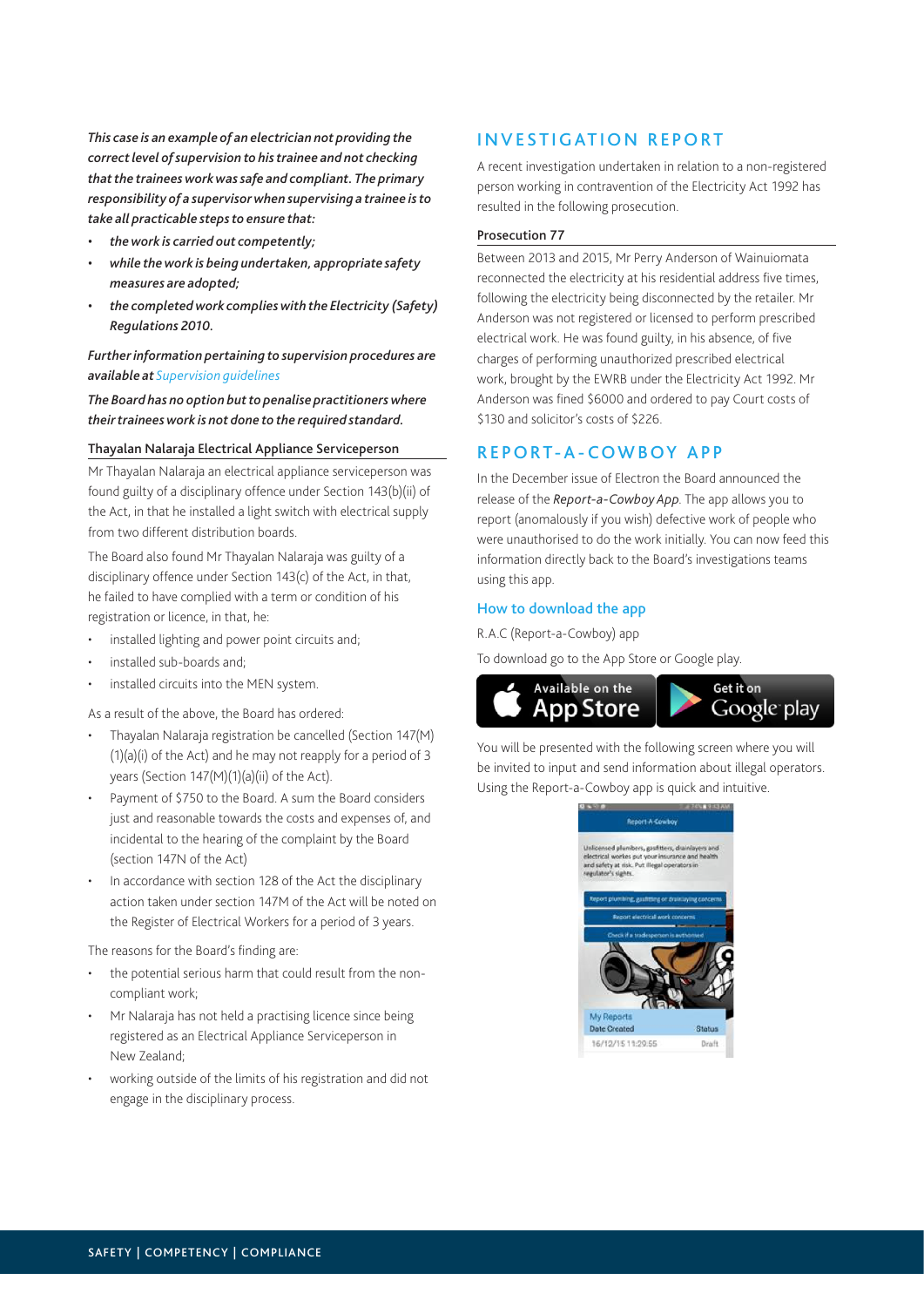# **EWRB WEB REFRESH AND** TOOLBOX

The EWRB and MBIE are working on improving access to information via our online channels. In the coming months you will see:

- A new look website on *[EWRB website](http://www.ewrb.govt.nz)* that will:
	- make the registration process clearer;
	- provide information for overseas workers looking for registration and immigration assistance for working as an electrical worker in New Zealand;
	- give workers easy understandable and relevant access to the latest rules, regulations and standards;
	- advise when rules, regulations and standards change;
	- enable workers to give feedback to the EWRB relating to 'issues on the ground' and to seek technical advice.
- A new online toolbox to support electrical workers to understand the requirements for compliant and safe electrical work.

Further updates will be provided as we get closer to the release dates.

# COULD YOU BE THE NEXT REGISTRAR FOR THE ELECTRICAL WORKERS REGISTRATION BOARD?

- Are you an experienced regulator looking for an opportunity to make a difference in the regulation of a key occupational trade?
- Do you have experience in managing key strategic and functional relationships?
- Can you provide excellence in service delivery within a dynamic operating environment in an ever-changing organisation?

## About MBIE:

The purpose of the Ministry of Business, Innovation and Employment (MBIE) is to grow the New Zealand economy to provide a better standard of living for all New Zealanders. Our goal is to create a strong and high-performing economy by creating an environment that supports businesses to become more productive and internationally competitive.

#### Why work for us?

- A high level of variety in an ever-changing organisation
- A supportive and wide-ranging environment
- Continuously gain new knowledge
- Potential career pathways within the wider Ministry of Business Innovation and Employment
- Potential to input into the Grow New Zealand for all.

The Registrar is a statutory role with the main purpose of ensuring the Electrical Workers Registration Board (Board) fulfils its statutory obligations. The Board was established under section 148 of the Electricity Act 1992 (the Act). The Board's main functions are to register electrical workers and ensure competency of those workers in order to guarantee public safety. This is carried out through auditing of electrical workers, holding hearings into complaints and the promotion of electrical safety and competency.

The Registrar role does not have any direct reports but does have strategic oversight of the regulatory scheme to ensure it is well aligned with the wider regulatory system and achieves intended outcomes.

## Skills and experience required:

- a working knowledge of the electrical sector and the regulatory environment governing 'electrical worker licensing' and/or a working knowledge of occupational licensing and regulatory environment governing associated trades
- ability to interpret legislation, regulations and associated rules such as standards and codes of practice
- highly developed analytical and conceptual thinking ability
- capable of developing alternative pathways to achieving outcomes
- experience in working in international regulatory environment
- ability to influence and work through others where direct reporting relationships do not exist
- proven ability in strategic thinking
- demonstrated ability to develop and maintain complex relationships
- self-motivation and persistence in challenging existing frameworks and pushing hard issues
- capacity to deal with conflict and opposition
- a strong appreciation of the principals of natural justice and how these apply
- proven communication and presentation skills
- social deftness to influence internal and external stakeholders, earn their respect and take them with you
- extensive working knowledge of a broad range of processes related to the operations of the public sector and government.

Tertiary qualifications, in electrical engineering, law or regulation, or significant occupational licensing experience in the government sector would be advantageous.

For further information please contact Richard Stubbings on *[Richard.stubbings@mbie.govt.nz](mailto:Richard.stubbings@mbie.govt.nz)*.

#### **Applications close at 5pm on Tuesday 28th February 2017**